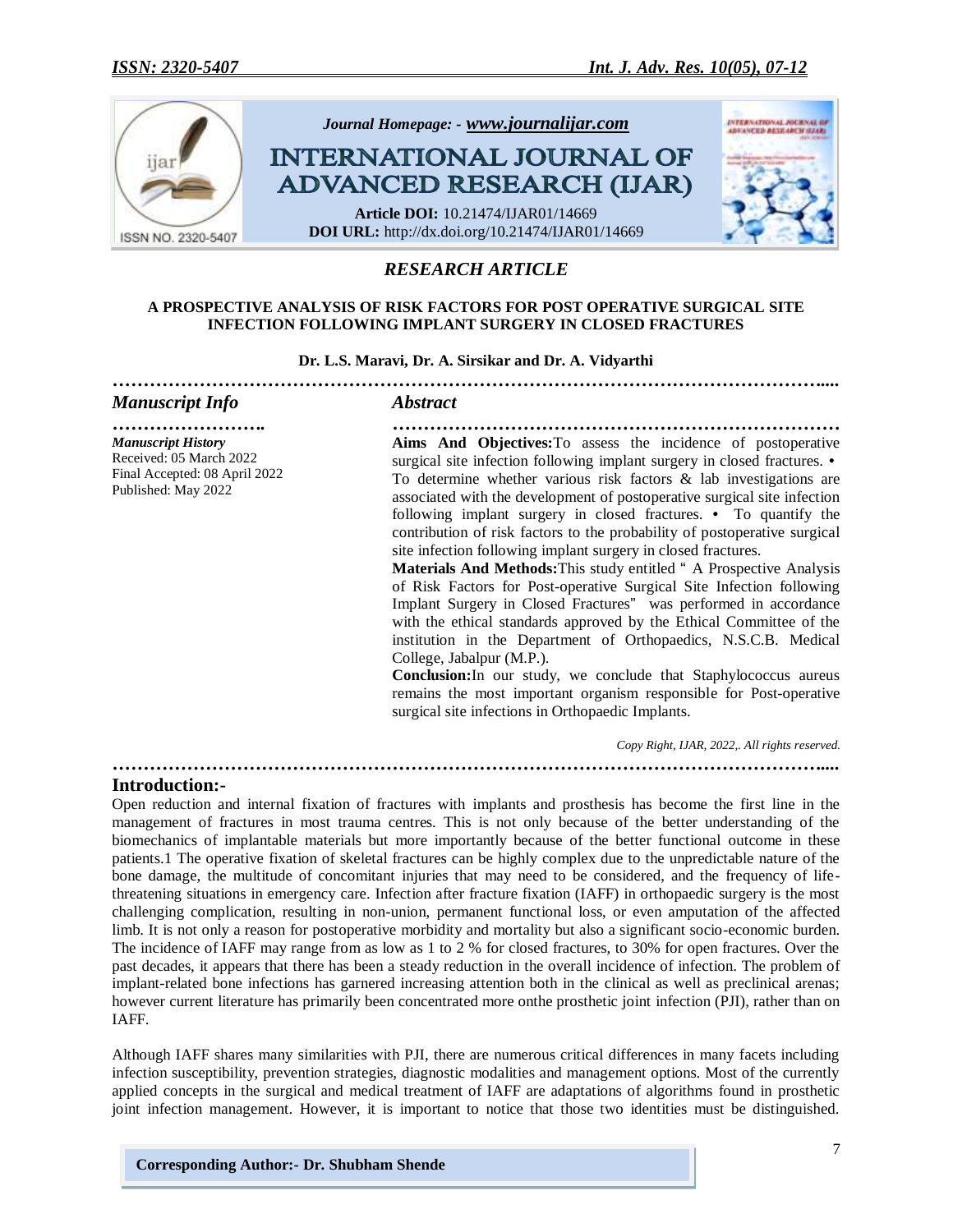Compared to patients presenting for elective arthroplasty surgery, traumatic patients have generally more soft tissue damage, with even direct contamination in case of open fractures. Those delicate cases often need multiple surgeries going from delayed definitive fixation to cutaneous coverage by plastic surgeons. The infection rate between a patient scheduled for elective surgery and a fracture patient is thus not equivalent. On the other hand, mechanical stability is required in order to prevent infection and gain definitive bone healing. Clinical guidelines highlight the fact that construct stability is important not only for prevention but also for the treatment of IAFF. While the ultimate goal in the treatment of infected total joints is the eradication of the infection and a sterile implant, the goal of the treatment of an IAFF is the healing of the fracture and the avoiding of chronic osteomyelitis. Furthermore, after the consolidation of the bone, the implant can be extricated, contrary to the prosthesis. This allows for a more permissive attitude, with the use of 4 suppressive antibiotics until retrieval of the implant. Diagnostics in IAFF can be complicated because identification of the germ is often only possible after intraoperative sampling, in contrast to prosthetic infections where joint aspiration can help preoperatively with diagnostics and the establishment of a treatment plan. Preclinical research studies looking into the risk and progression of bone infection specifically in trauma-relevant models are also scarce9-11, and few specific innovations have been translated from the academic arena and made available to the musculoskeletal trauma surgeon12-14. The scarcity of specific data tailored towards the risk factors of postoperative surgical site infection following implant surgery in closed fractures compelled me to undertake this prospective analysis as a research topic for my thesis.

### **Aims And Objectives:-**

- 1. To assess the incidence of postoperative surgical site infection following implant surgery in closed fractures.
- 2. To determine whether various risk factors & lab investigations are associated with the development of postoperative surgical site infection following implant surgery in closed fractures.
- 3. To quantify the contribution of risk factors to the probability of postoperative surgical site infection following implant surgery in closed fractures.

# **Materials And Methods:-**

This study entitled "A Prospective Analysis of Risk Factors for Post-operative Surgical Site Infection following Implant Surgery in Closed Fractures" was performed in accordance with the ethical standards approved by the Ethical Committee of the institution in the Department of Orthopaedics, N.S.C.B. Medical College, Jabalpur (M.P.).

### **Inclusion Criteria:-**

- a. Patients age 18 years and above. Underwent Implant surgery for closed fracture.
- b. At least 6 months of Clinical and radiographic follow-up

### **Exclusion Criteria:-**

- a. Known case of sepsis or HIV infection.
- b. Any infection within the past 30 days.
- c. Patient who underwent initialsurgery at an outside hospital.
- d. Pathological fractures.

### **Methodology:-**

A total of 1849 patients of both genders and closed fractures, who were operated on for fracture fixation were included in the study. Out of these patients, 50 patients who showed the clinical feature of post-operative surgical site infection were further evaluated according to the protocol.The diagnosis was established on the basis of history, examination and radiological findings. Patients were informed aboutfractures and our study.

Pre-operatively patients were assessed for their comorbid conditions like diabetes mellitus, obesity, hypertension, thyroid disease etc. and were categorized according to ASA class.. Blood sugar was monitored preoperatively with periodic check-ups and controlled for strict glycaemia level during surgery and post-operative period.

Relevant information obtained included the patient's age, gender, duration of pre-operative hospitalization, antibiotics, duration of surgery, an implant used, use of wound drains, and the number of people present in the theatre suite during thesurgery. A standard pre-operative preparation and instituted antibiotic protocol were followed for all patients. For each patient, 3rd generation cephalosporin was given 60 minutes prior to surgical incision. If the procedure lasted for more than two hours, the antibiotic dose was repeated. Strict sterilization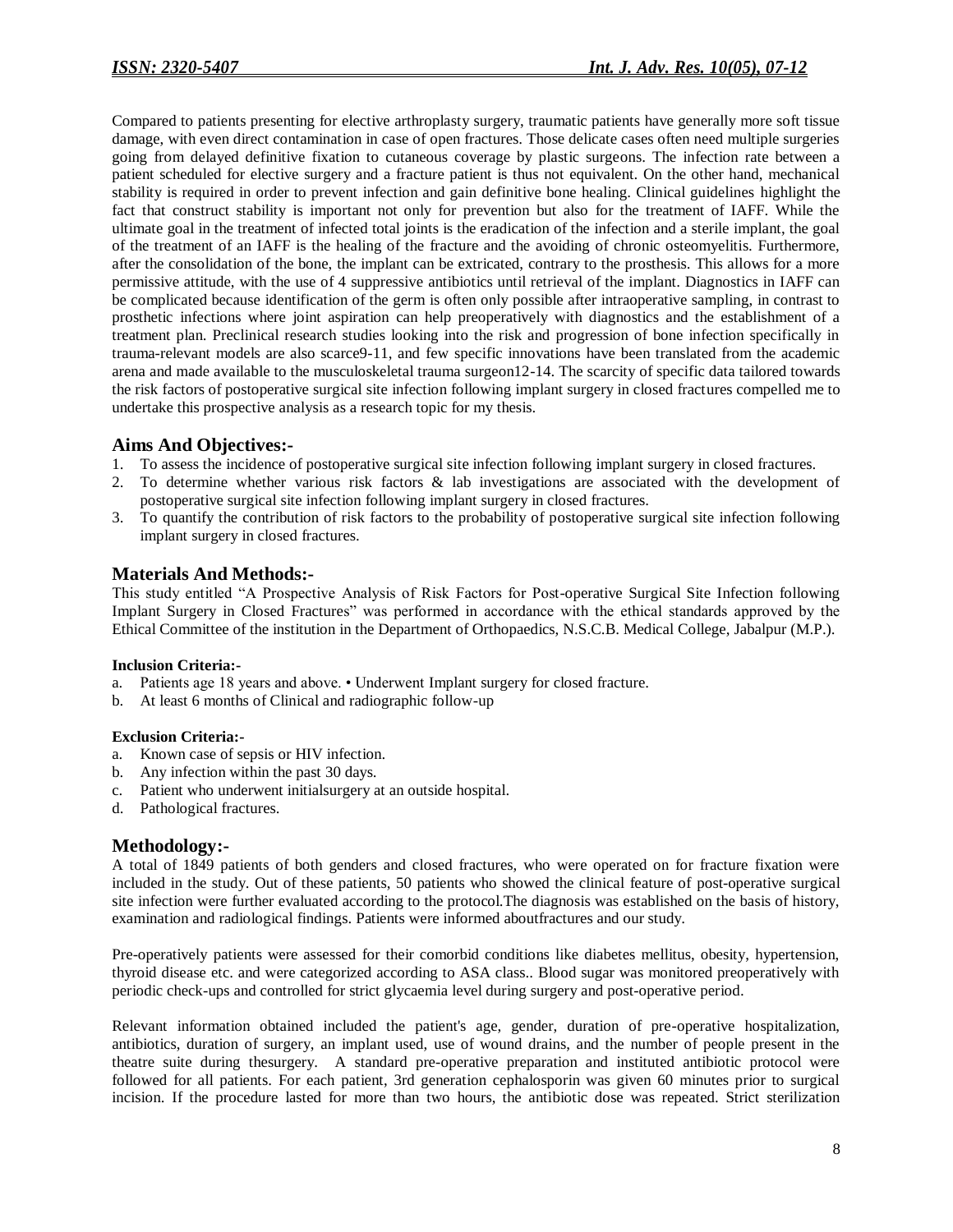measures, scrubbing, and draping techniques were followed before surgery. Hairs were removed with the razor on the OT table just prior to the incision. Povidone iodine was used as an antiseptic for patients and for surgeons hand scrubbing.

Post-surgery, patients were continued on intravenous antibiotics for 120 hours and stopped. Post-operatively, if any wound was found to be infected, discharge was collected in a sterile container and immediately sent for bacteriological culture and antibiotic sensitivity. Meanwhile, the patients were started on empirical antibiotics and daily dressing till the C/S report was available. Afterwards, the patients were started on antibiotics according to the culture report for a duration of 3 weeks or till there was no discharge from the wound.

All patients were followed up to 6months after surgery for evaluation of post-operative wounds and any evidence of infection. Follow-up was done at one month, three months and at six months. The criteria for the diagnosis of postoperative wound infection were those used by the National Research Council, which defined POWI as "the presence of pus in a wound which has either discharged spontaneously or has to be released by theremoval of sutures or re-opening the incisions. "Swabs taken from clinically infected wounds were subjected to microscopy and culture using standard laboratory methods by the microbiology lab of the hospital.

# **Observation And Results:-**

In our study, the majority of our patients (37; 74%) were in the age group of 41 to 60 years.

In our study, the majority of our patients were males (82%).

In our study, 27 patients (54%) were from a lower class, and 19 patients (38%) were from the upper lower class socioeconomic status.

In our study, the only risk factor identified was chronic smoking in 12 patients (24%).

In our study, only 13 patients (26%) had Raised ESR.

In our study, only 13 patients had raised C-RP (26%).

In our study, 50 patients (100%) were operated on by elective Surgery.

In our study, 19 patients (38%) were operated on with 4 medical personnel, & 31 Patients (62%) were operated on with 5 medical personnel.

In our study, 30 patients (60%) were operated on without the use of a tourniquet.

In our study, 38 patients (76%) were operated on without the use of a suction drain.

In our study, the Bone graft was used only in 6 patients (12%).

In our study, post-operatively 24 patients (48%) were kept insidethe room, 23 patients (46%) in the ward. Only 3 patients (6%) required ICU care.

In our study, the First check-up was done in ICU in 1 patient (2%), in OT with 32 patients (64%), in the Side room with 12 patients (24%) &inward 5 patients (10%).

In our study, Culture report sterile in 26 pts (52%), 15 pts (30%) had S. Aureus, 6 pts (12%) had Klebsiella & 3 pts (6%) had gram-negative cocci.

### **Discussion:-**

Surgical site infection, especially in orthopaedics, is very debilitating to the patient, overburden at the health care infrastructure and burden over the economy of the patient and country. The morbidity associated with musculoskeletal trauma underscores the need for safe and effective orthopaedic care. Surgical site infections may be useful quality indicators for orthopaedic surgical services, although orthopaedic trauma patients may be at a higher risk for complications, including SSIs, than general orthopaedic patients. Surgical site infection rates may be influenced by a wide variety of parameters, from patient delays and mechanism of injury to the health care delivery system and the human and material resources available in the operating room. Surgical site infection after ORIF are of particular consequence, because infection may result in prolonged courses of oral or intravenous antibiotic agents, wound irrigation and debridement, failure of fixation, mal-union or non-union, and potential need for hardware removal. Surgical Site infections are mainly caused by direct contamination during surgery, but they can also be caused by haematogenous spread of bacteria from an infection site somewhere else in the human body. 71 Our study included 1849 patients with closed fractures who were operated for internal fixation. Out of these 1849 patients, 50 cases showed clinical features of Surgical Site Infection, although only 24 cases could be confirmed bacteriologically. In the rest 26 patients, the culture report was sterile. Our comprehensive research identified an SSI rate of 2.7 % infections following fracture fixation in closed fractures. Similar study by M Q Shah et al reported an incidence of 5.03% in closed fractures, 2.1% by Jain et al, and 5.8% by Salman et al at Khyber Teaching Hospital,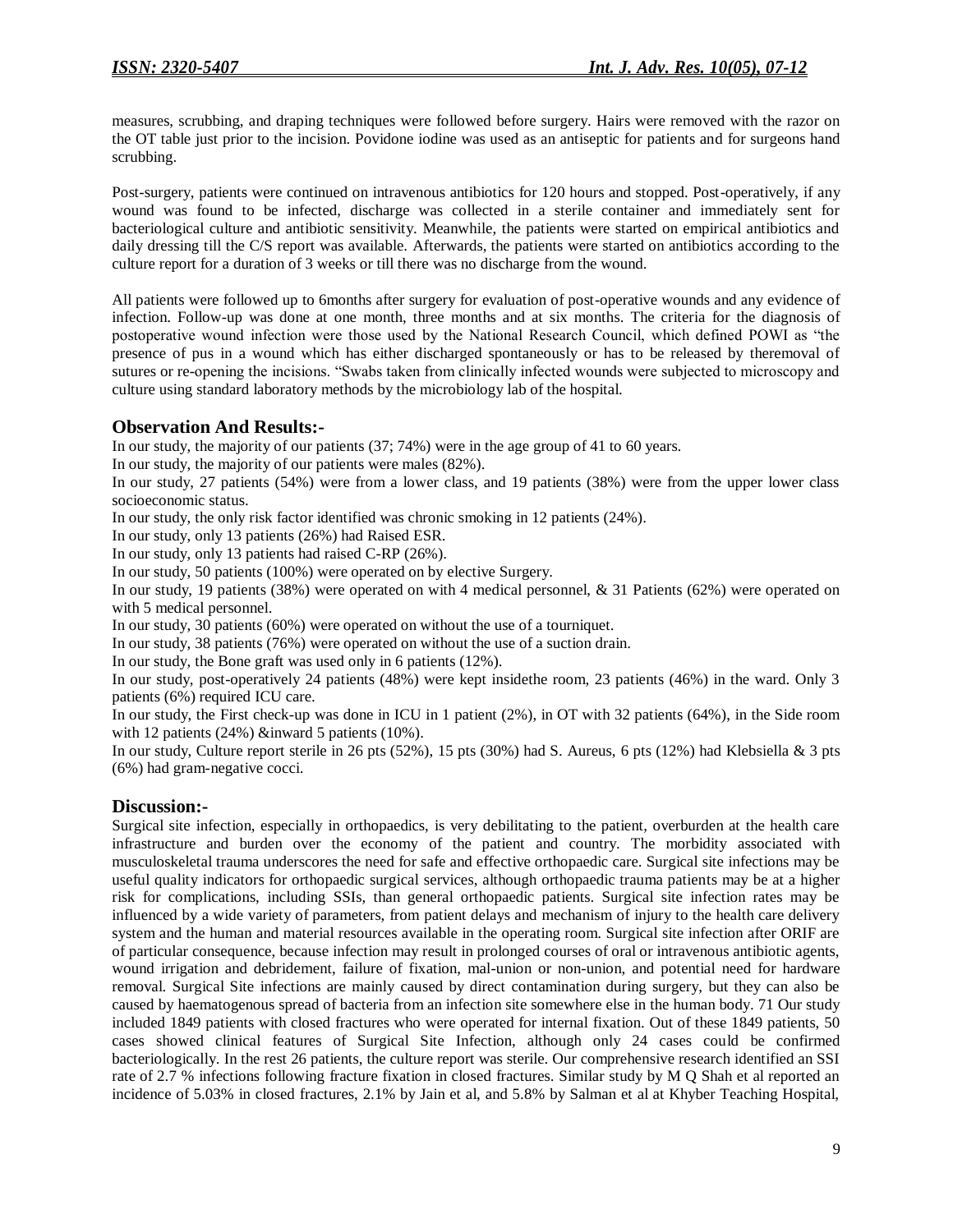Peshawar. In our study, out of 50 patients with post-operative surgical site infection in closed fractures, 37 patients (74%) belonged to 40 to 60 years age group. 41 patients (82%) were males, 27 patients (54%) belonged to lower class and 19 patients (38%) to upper lower class. This may be attributed to the poor hygiene and illiteracy of the lower class. We could identify only one risk factor, viz. chronic smoking in 12 patients (24%). This is in contrast to other several studies, in which diabetes mellitus, hypertension, thyroid diseases, etc has been found to be the common comorbidities associated with infection. This factor may be attributed to the fact that most of the patients in our study belonged to the lower socio-economic status, in which diabetes and hypertension is not very prevalent. 72 ESR & C-reactive Protein was found to be elevated in only 26% of our cases in our study. Rest of the 74% cases had a normal range of these parameters. This may be attributed to the anti-inflammatory agents and antibiotics being administered to these patients. All of these 50 cases who acquired infection were operated in the elective set-up. Although this seems to be a surprising finding, as chances of infection usually are more in the emergency set-up. This happened mainly due to the fact that 95% of the operative cases were being done as an elective procedure, due to the COVID Pandemic. During this pandemic, the cases which were operated as an emergency procedure were bare minimum, mainly due to the unavailability of the anaesthetist. In our study, 19 patients (38%) were operated with 4 medical personnel, &31 Patients (62%) were operated with 5 medical personnel. The independent risk factor for the development of surgical site infections identified in the study was a greater number of scrubbed persons in the operating room during the operation. A greater number of persons in the operating room increases the rate of surgical site infections from 1.5 to 3.8. In our study, 30 patients (60%) were operated without use of tourniquet, 38 patients (76%) were operated without use of suction drain, bone graft was used 73 only in 6 patients (12%). All these factors were found to be insignificant with the development of infection. In our study, post-operatively 24 patients (48%) were kept in side room, 23 patients (46%) in ward. Only 3 patients (6%) required ICU care. First check-up was done in ICU in 1 patient (2%), in OT 32 patients (64%), in Side room 12 patients (24%) and in ward 5 patients(10%). In our study, Culture report sterile in 26 pts (52%), 15 pts (30%) had S. Aureus, 6 pts (12%) had Klebsiella &3 Pts (6%) had gram-negative cocci. The isolated bacteria in almost all studies, all around the world is Staphylococcus aureus, causing orthopaedic implant infections.

#### **Risk factors for surgical site infection:-**

The most critical factors in the prevention of post-operative infections are the sound judgement and proper technique of the surgeon and surgical team, as well as the general health and disease state of the patient. The risk of infection in each patient can be evaluated by considering both patient-dependent factors and Surgeon-dependent factors.

#### **Patient dependent factors:-**

Various patient-related risk factors are inherent to the host and cannot be altered, whereas others may be reduced or eliminated by preoperative screening and appropriate preventive measures. 1. Malnutrition, 2. Secondary cellmediated deficiencies due to steroid therapy, malnutrition, lymphoma, autoimmune deficiency syndrome predisposing to fungal and mycobacterial infections. 3. Smoking. 4. Obesity, 5. Diabetes mellitus, Surgeon related factors 1. Pre-operative factors Skin preparation: Preoperative skin preparation is an important factor in the prevention of infection, but it removes only up to 80% of skin flora. Selwyn S et al showed that the preparation bacterial counts among inpatients who received preoperative hexachlorophene showers were significantly lower than that of outpatients who did not receive preoperative showers. The standard surgical antisepsis involves scrubbing the skin with antiseptic solutions. Scrubbing with 75 clorhexidine significantly reduced hand bacterial counts compared with povidoneiodine. Preoperative hair preparation: Shaving immediately before the procedure decreased the infection rate compared with shaving within 24 hours, which is probably the result of microscopic abrasions that house bacteria. 2. Intraoperative factors Operating room: Infection rates have been shown to correlate with the number of airborne bacteria within 30 cm of the wound. The source of the environmental bacteria in the operating room has been shown to be the operating room personnel, and the quantity of environmental bacteria is related directly to the amount of bacteria the personnel shed and the number of people present: 30% of people are colonized by S. aureus, and people shed about 106 skin scalesloaded with bacteria per day. A cohort study by Knobben et al demonstrated that, compared with the use of conventional airflow systems, use of a laminar flow system significantly decreases the rates of bacterial wound contamination, prolonged wound discharge, and superficial surgical site infection. Duration of surgery: When operating room time for orthopedic procedures increases, the rate of infection also increases.

### **Conclusion:-**

In our study, we conclude that Staphylococcus aureus remains the most important organism responsible for Postoperative surgical site infections in Orthopaedic Implants. Infection after Fracture Fixation is one of the most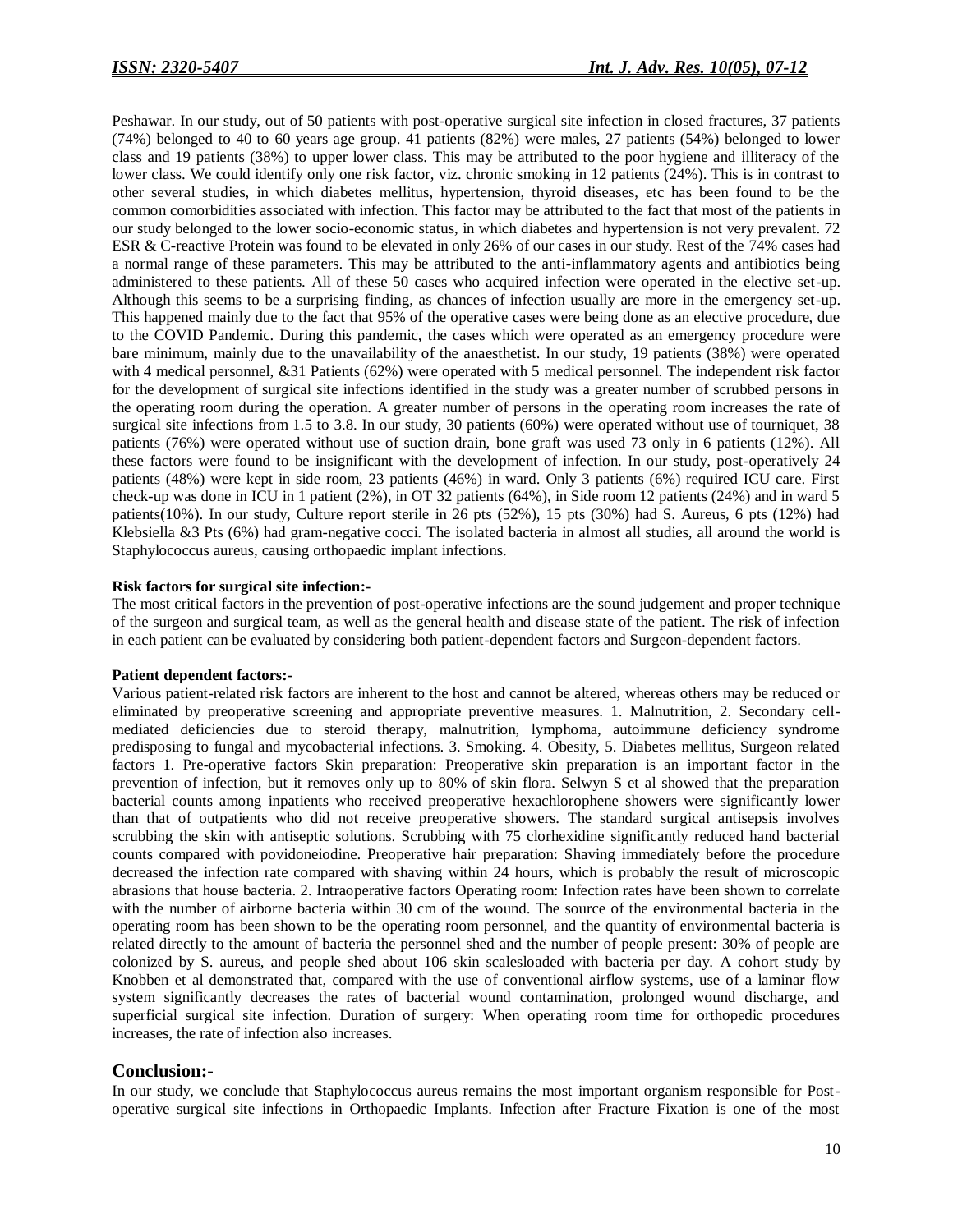challenging complications in orthopaedic trauma surgery. It implies severe consequences not only for patients but also for the health care system. Since the clinical diagnosis is not always obvious and there is no gold standard diagnostic test, a standardized interdisciplinary diagnostic approach is mandatory before initiating appropriate treatment. Awareness of this potential complication, early recognition, intensive debridement and a multidisciplinary approach are keys to a successful treatment. 1. The incidence of post operative surgical site infection following implant surgery in closed fractures was 2.7% in our study. 2. More people in the operating room is directly related to the risk of surgical site infection. Hence, movement of surgeons, anaesthetists and scrub nurses should be reduced. 3. Chronic smoking is an important risk factor for the development of surgical site infection.

# **Limitations Of The Study:-**

- The limitations of the study were:-
- 1. Small sample size.
- 2. Presence of COVID Pandemic affected the routine orthopaedic workings.
- 3. Short follow-up period, thus may not account for seasonal variations.

# **Bibliography: -**

- 1. Walenkamp GH, Vree TB, van Rens TJ. Gentamicin-PMMA beads Pharmacokinetic and nephrotoxicological study. Clin OrthopRelat Res 1986;171–83.
- 2. Springer BD, Lee GC, Osmon D, Haidukewych GJ, Hanssen AD, Jacofsky DJ. Systemic safety of high-dose antibiotic-loaded cement spacers after resection of an infected total knee arthroplasty. Clin OrthopRelat Res 2004;4:7–51.
- 3. van Raaij TM, Visser LE, Vulto AG, Verhaar JA. Acute renal failure after local gentamicin treatment in an infected total knee arthroplasty. J Arthroplasty 2002;17:948–50.
- 4. Patrick BN, Rivey MP, Allington DR. Acute renal failure associated with vancomycin- and tobramycin-laden cement in total hip arthroplasty. Ann Pharmacother 2006;40:2037–42.
- 5. Fuchs T, Stange R, Schmidmaier G, Raschke MJ. The use of gentamicincoated nails in the tibia: preliminary results of a prospective study. Arch Orthop Trauma Surg 2011;131:1419–25. 102
- 6. Hardes J, von Eiff C, Streitbuerger A, Balke M, Budny T, Henrichs MP, et al. Reduction of periprosthetic infection with silver-coated megaprostheses in patients with bone sarcoma. J Surg Oncol 2010;101:389–95.
- 7. Petty W, Spanier S, Shuster JJ, Silverthorne C. The influence of skeletal implants on incidence of infection: experiments in a canine model. J Bone Joint Surg Am Vol 1985;67:1236–44.
- 8. Costerton JW. Biofilm theory can guide the treatment of device-related orthopaedic infections. Clin Orthop 2005;7–11.
- 9. Gristina AG, Naylor PT, Myrvik QN. Mechanisms of musculoskeletal sepsis. Orthop Clin North Am 1991;22:363–71.
- 10. Nishitani K, Sutipornpalangkul W, de Mesy Bentley KL, Varrone JJ, BelloIrizarry SN, Ito H, et al. Quantifying the natural history of biofilm formation in vivo during the establishment of chronic implant-associated Staphylococcus aureus osteomyelitis in mice to identify critical pathogen and host factors. J Orthop Res 2015;33:1311–9.
- 11. Merritt K, Dowd JD. Role of internal fixation in infection of open fractures: studies with Staphylococcus aureus and Proteus mirabilis. J Orthop Res 1987;5:23–8.
- 12. Metsemakers WJ, Schmid T, Zeiter S, Ernst M, Keller I, Cosmelli N, et al. Titanium and steel fracture fixation plates with different surface 103 topographies: influence on infection rate in a rabbit fracture model. Injury 2016;47:633–9.
- 13. Moriarty TF, Debefve L, Boure L, Campoccia D, Schlegel U, Richards RG. Influence of material and microtopography on the development of local infection in vivo: experimental investigation in rabbits. Int J Artif Organs 2009;32:663–70.
- 14. Rightmire E, Zurakowski D, Vrahas M. Acute infections after fracture repair: management with hardware in place. Clin OrthopRelat Res 2008;466:466– 72.
- 15. Trebse R, Pisot V, Trampuz A. Treatment of infected retained implants. J Bone Joint Surg Br 2005;87:249–56.
- 16. E. Johnson, R. Buckley R. Chronic infection and infected nonunion. In: Rüedi T, Buckley R, Moran C, editors. AO Principles of Fracture Management: Thieme; 2008. p. 543–55.
- 17. Lowe JA, Vosburg C, Murtha YM, Della Rocca GJ, Crist BD. A new technique for removing intramedullary cement. J Orthop Trauma 2011;25:762–6.